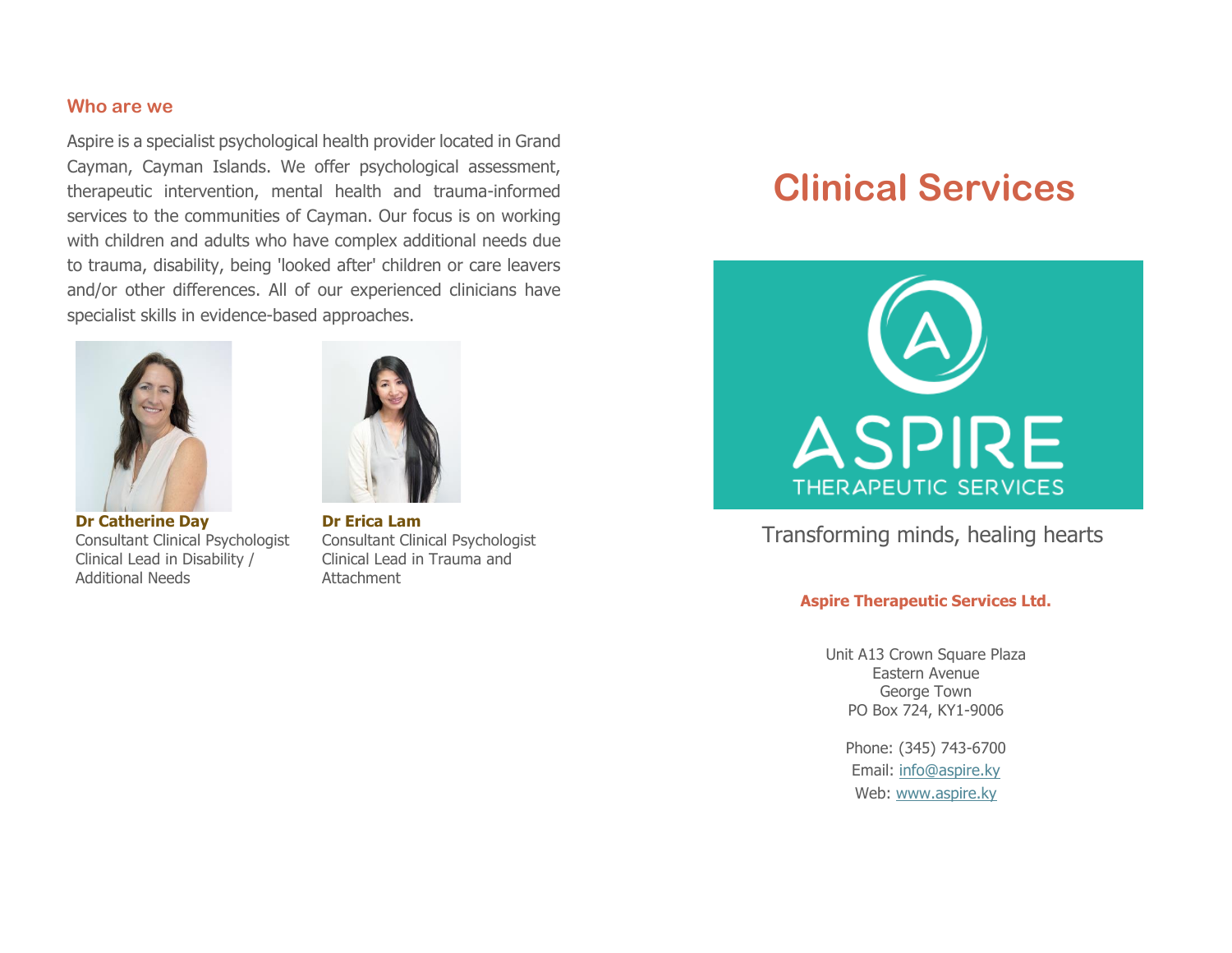#### **Aspire Therapeutic services**

Aspire is a specialist psychological health provider located in Grand Cayman, Cayman Islands. We offer psychological



assessment, therapeutic intervention, mental health and trauma-informed services to the communities of Cayman. Our focus is on working with children and adults who have complex additional needs due to trauma, disability, being

'looked after' children or care leavers and/or other differences. All of our experienced clinicians have specialist skills in evidencebased approaches.

Aspire aims to support a population of children, adults and families who are often overlooked and under-resourced. We aim to promote understanding, provide advocacy, and enhance emotional well-being through preventative measures and

community education. We understand the complex social, psychological, behavioural, and mental health needs of our clients, as well as the need for



a collaborative approach from clinicians with specialist skills, expertise and competency.

If you have further questions please do not hesitate to call or discuss with your clinician throughout the process.

## **Complex trauma**

Complex trauma describes exposure to multiple traumatic events and the wide-ranging, long-term effects of this exposure. These events are severe and pervasive, such as abuse or profound neglect. They usually occur early in life and can disrupt many aspects of the child's development and the formation of a sense of self. Since these events often occur with a caregiver, they interfere with the child's ability to form a secure attachment. Many aspects of a child's healthy physical and mental development rely on this primary source of safety and stability.

**Trauma Informed Care (TIC)** is grounded in a thorough understanding of the neurological, biological, psychological, and social effects of trauma. It provides a framework for care and services, which considers a person's whole environment and how their symptoms and presentations may be seen as adaptations to trauma rather than as dysfunctional.

**Trauma-Specific Interventions (TSI)** are designed to treat and improve the actual symptoms and presentations of trauma. Trauma specific treatments are evidence-based and use bestpractice treatment models that have been proven to facilitate recovery.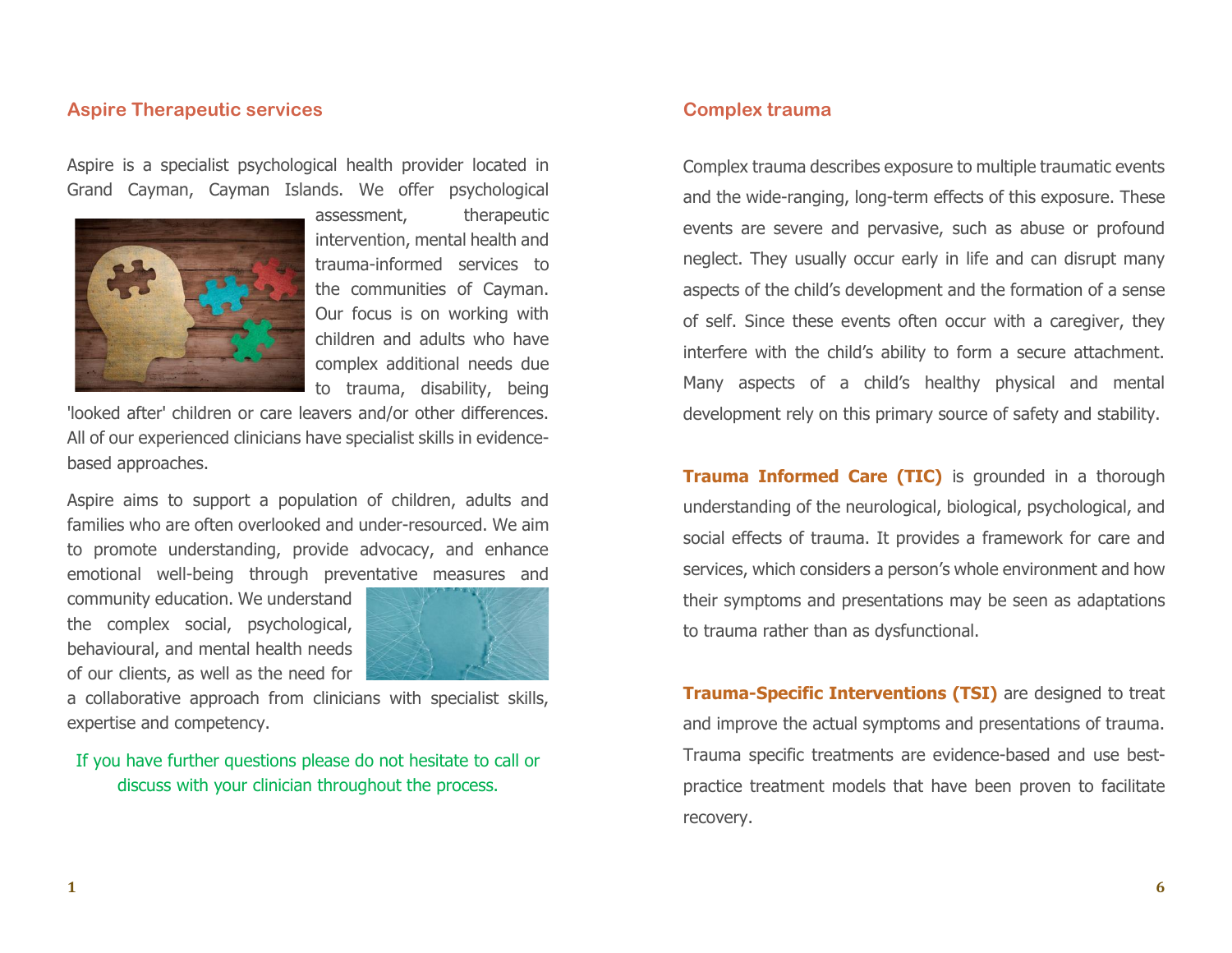#### **What is trauma?**

A traumatic event is a frightening, dangerous, or violent event

that poses a threat to life or bodily integrity. Witnessing a traumatic event that threatens life or physical security of a loved one can also be traumatic.



#### Traumatic stress

Traumatic experiences can initiate strong emotions and physical reactions that can persist long after the event. These may include:

- · intrusive thoughts, memories, images, nightmares or flashbacks
- · intense or prolonged emotional distress, persistent negative beliefs and emotions
- · physiological arousal (increased heart rate, breathing, stomach upsets, poor sleep, poor concentration, exaggerated startle response, hypervigilance)
- · avoidance of reminders (people, places and things)
- · difficulty recalling the event(s) clearly
- · feeling numb, 'zoned out', detached

## **Clinical Services**



Aspire specialises in all areas of mental health, particularly working with trauma and/or clients with additional needs such as intellectual or physical disability, autism spectrum

conditions, or being a 'looked after' foster child or care leaver.

We offer highly specialised:

- **Assessment**
- Therapeutic intervention
- Care Coordination
- Person Centred Planning
- · Training and consultation

For further information see our leaflets on each of the above services.

## The question is not "What's wrong with you?" but "What happened to you?"